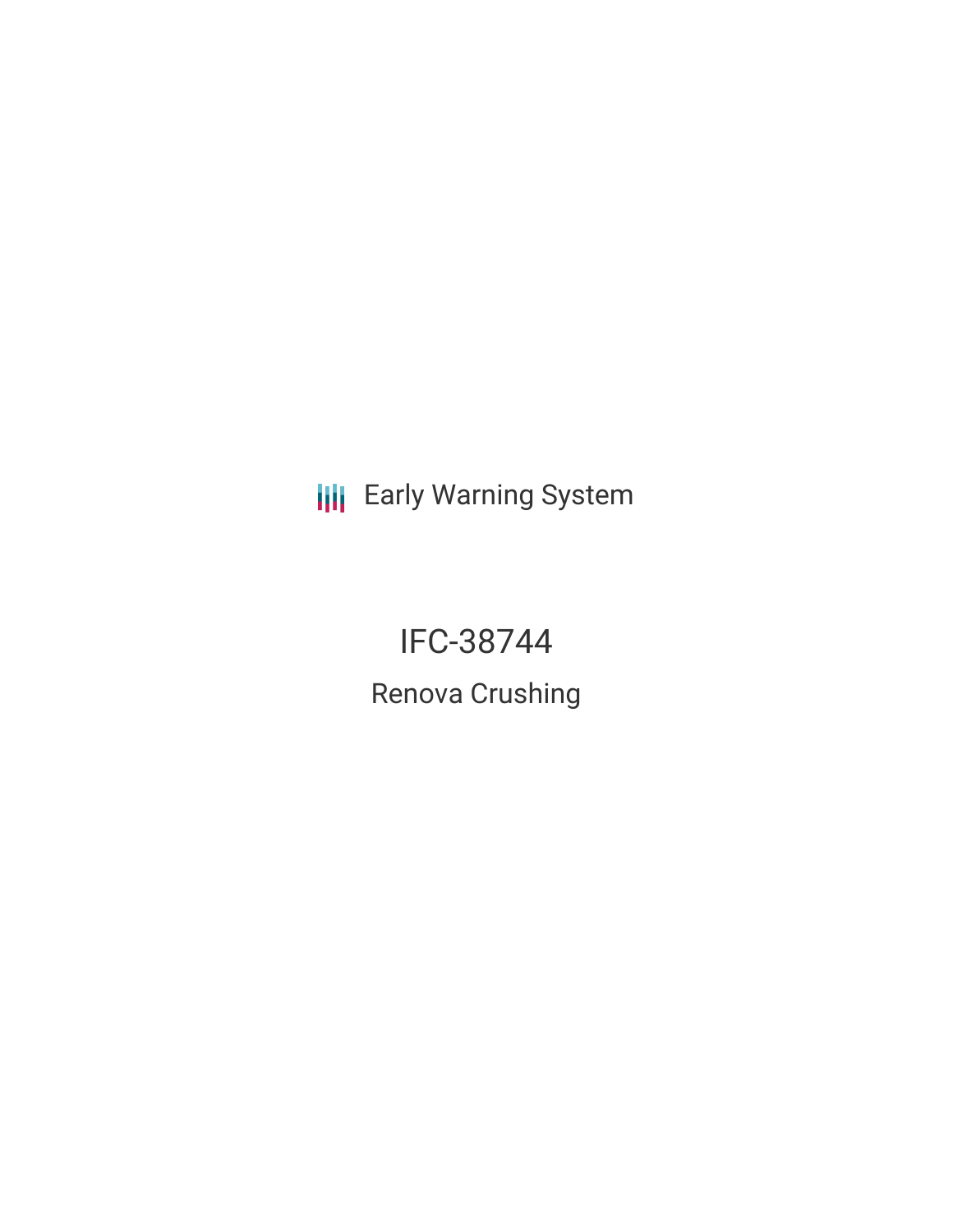

# **Quick Facts**

| <b>Countries</b>              | Argentina                               |
|-------------------------------|-----------------------------------------|
| <b>Financial Institutions</b> | International Finance Corporation (IFC) |
| <b>Status</b>                 | Proposed                                |
| <b>Bank Risk Rating</b>       | B                                       |
| <b>Borrower</b>               | RENOVA S.A.                             |
| <b>Investment Type(s)</b>     | Loan                                    |
| <b>Loan Amount (USD)</b>      | \$410.00 million                        |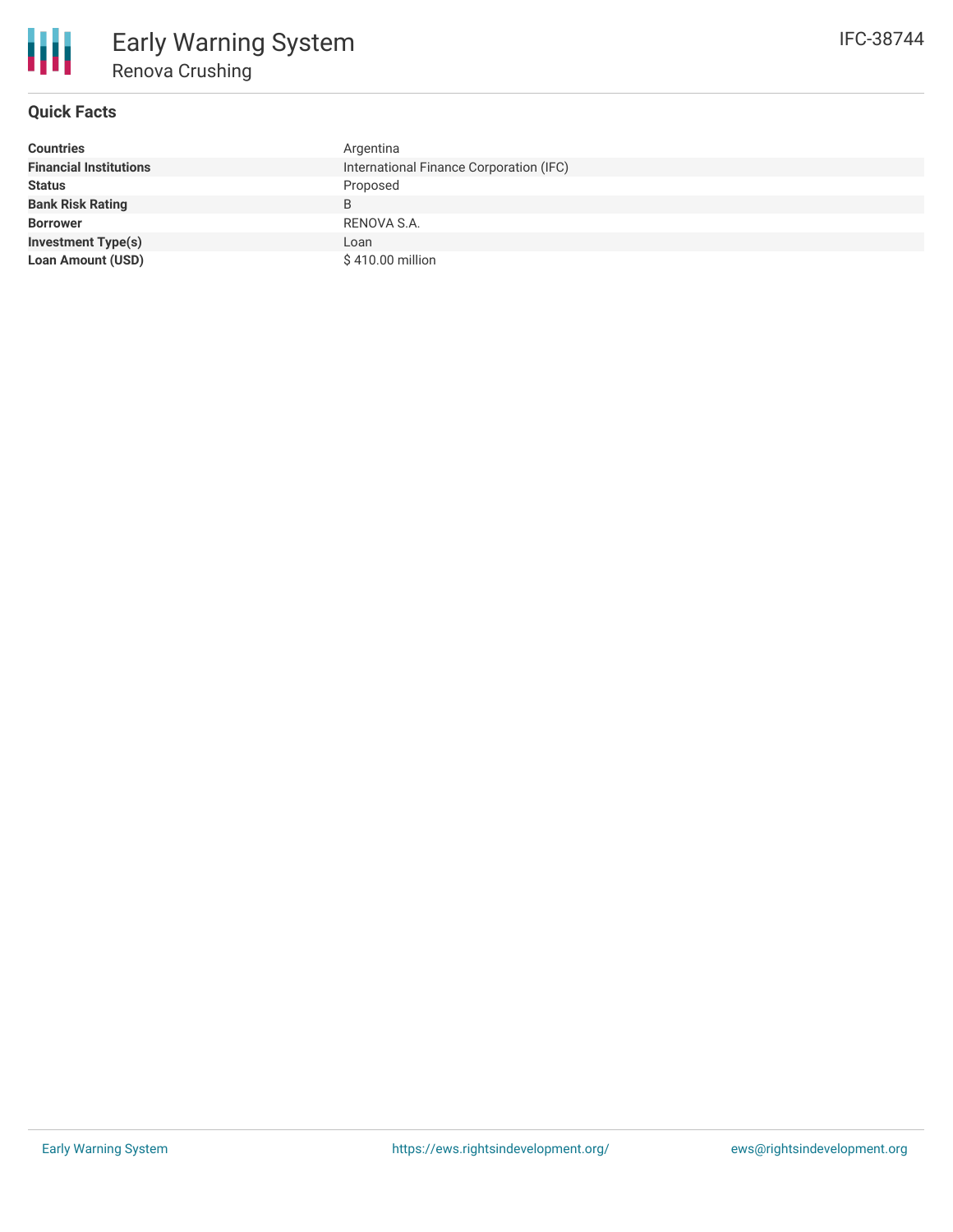# **Project Description**

Renova is a 50/50 soybean crushing joint venture between Vicentin S.A.I.C. ("Vicentin", an existing IFC client) and Oleaginosa Moreno Hermanos S.A. ("OMHSA") with a crushing capacity of 20,000 metric tons per day (MT/day). Renova works under a tolling crushing agreement with Vicentin and OMHSA. Soybean reception is 1,400 MT/hour (delivered by ~1,000 trucks/day) and it produces 42,000 tons lecithin/year; storage (silo's and flat storage) capacity for beans is 300,000 MT; meal: 170,000 MT; husk: 20,000 MT; oil: 43,500 MT. From the terminal the following shipments are possible: meal: 3,800 MT/hour; oil: 1,100 MT/hour. The facility has its own steam/power co-generation plant with a capacity of 30 MW.

The proposed project entails a loan of up to US\$410m for the proposed expansion of new grain storage capacity (115,500 MT), a new flat silo (250,000 MT for soybean/grains), construction of a new berth that will expand the port loading capacity (4,000 MT/hour), new unloading capacity of 9,000 MT/day in barge terminal an upgrade of the grain reception area (to facilitate an additional unloading capacity ~500 trucks/day), new services: (i) cleaning 650 MT/hour, and (ii) drying 200 MT/hour, and a third soybean crushing line (10,000 MT/day).

The existing operations and expansion will both be housed within the existing Renova facility footprint, covering 200 hectares in Timbues, San Lorenzo district, Santa Fe Province, Argentina on the right bank of the Coronda river. The area is zoned industrial/agricultural. To the south there are two other crushing facilities and to the north the facility borders a power plant. The current operations consists of the a truck parking lot; truck dumpers, preparation and extraction building (production lines), meal grinding, warehouses, silo and flat storage, water treatment and waste water treatment plant, fuel oil and lecithin tanks, steam and power generation plant, conveyor belts tunnels and port infrastructure (terminal) , canteen, office and administration blocks.

At the time of IFC's site visit in January 2017, construction of the second port terminal, barge terminal transport systems, parking areas dumping areas and storage was ongoing. The construction of the third line is expected to commence in Q2 2017.

#### Overview of IFC's Scope of Review

IFC's environmental and social review of the project included: 1) site visit to the Renova crushing and port facility in Timbues; 2) meetings with Renova management represented by the General Manager, Operations Manager, HR Manager, Quality Manager, Environmental Analyst and Occupational Health and Safety Manager; 3) conference calls with the shareholders OMHSA and Vicentin regarding the supply chain; 4) interviews with a number of workers and a union representative; and 5) desktop review of available environmental and occupational health and safety policies and procedures and assessment reports including the environmental study for the expansion project and human resources documents.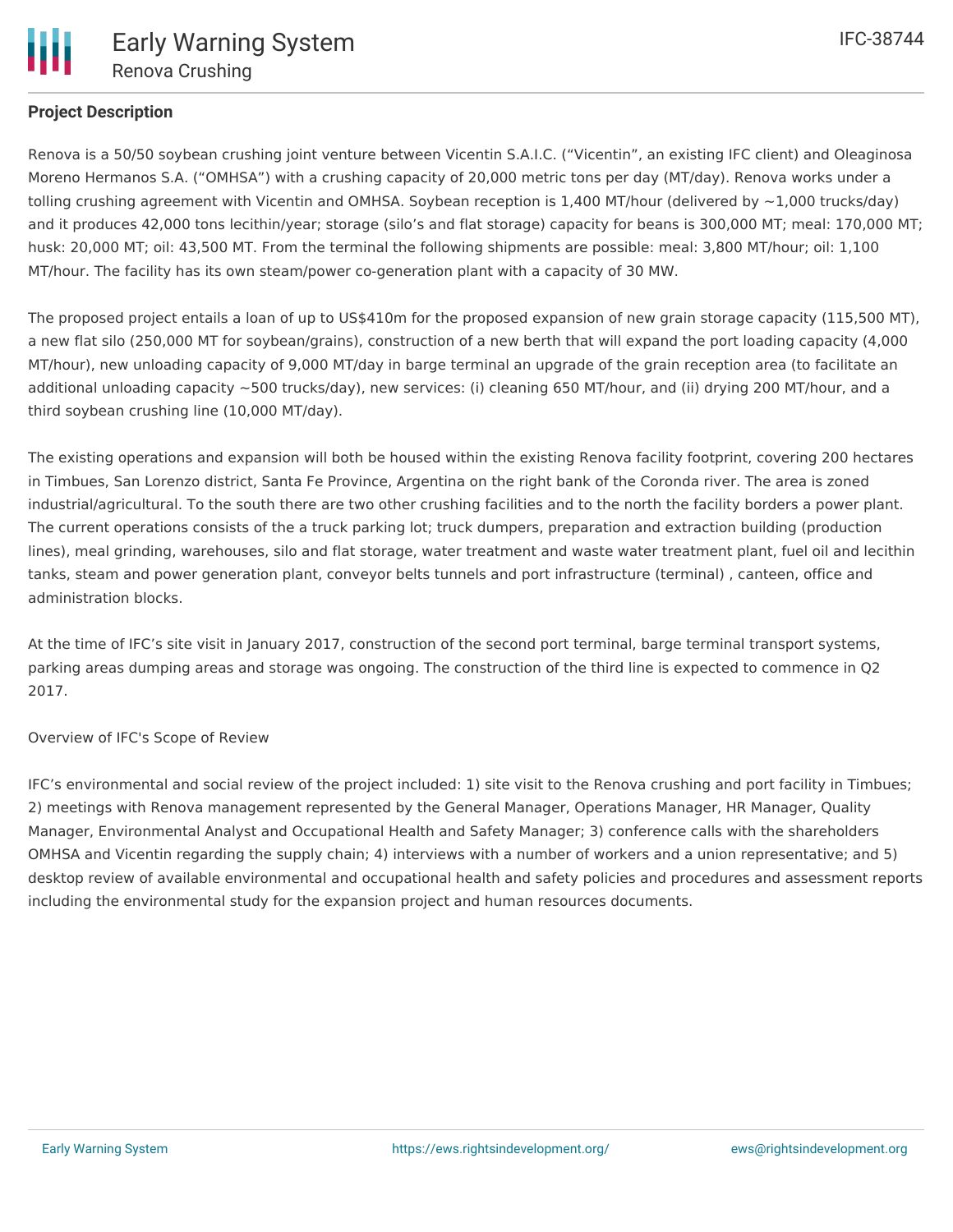### **Investment Description**

• International Finance Corporation (IFC)